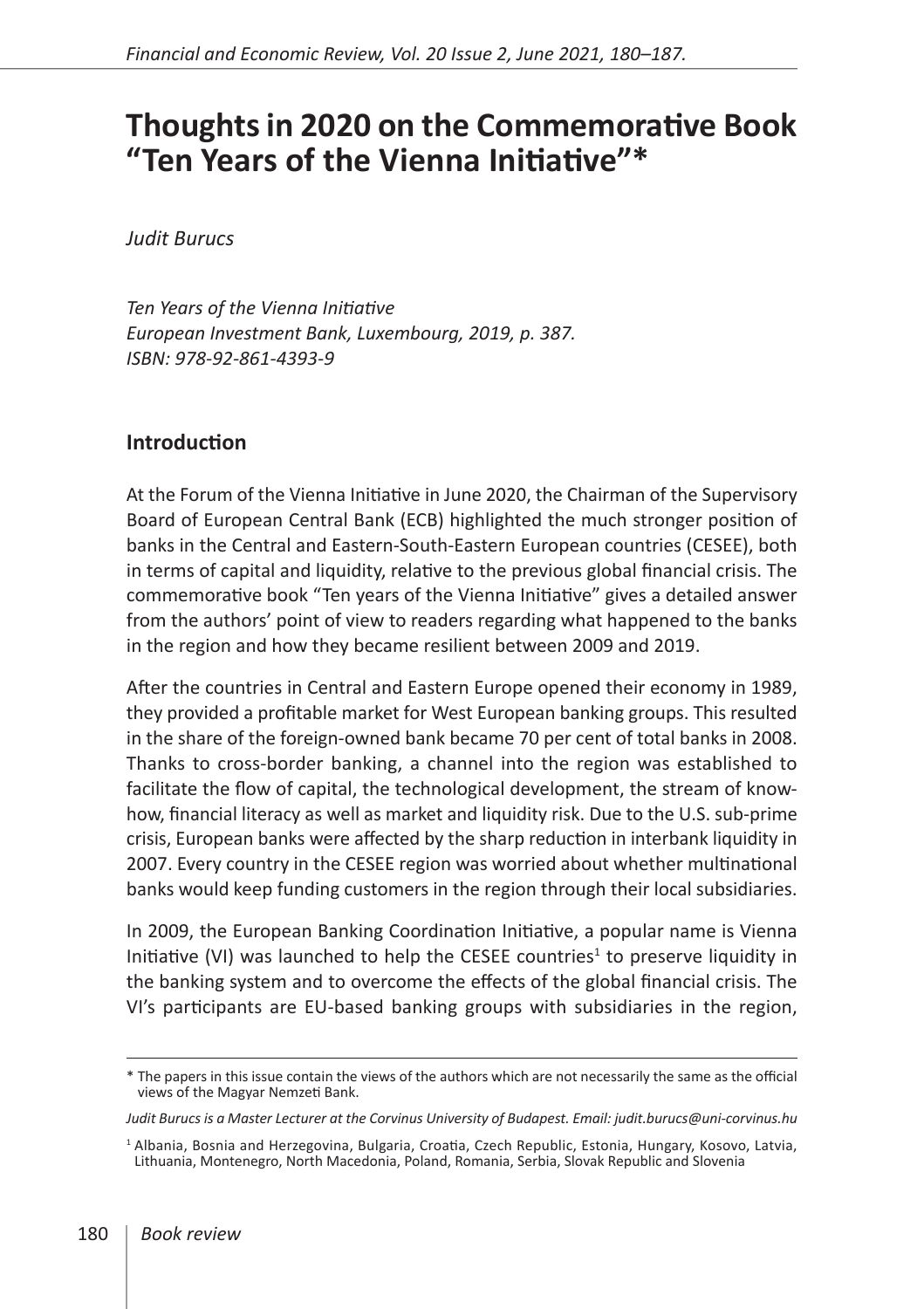international financial institutions (hereunder IFIs), the European Commission (EC), the ECB, as well as the financial authorities of the countries concerned*.* The VI, operating successfully between 2009 and 2019, was an informal co-ordinational forum, a unique platform that gave a possibility to the participants to meet regularly to exchange views on financial trends in the CESEE region. On the 10th anniversary of VI, its Steering Committee prepared a commemorative book with essays from the key actors. The authors of the book are chief economists, scholars, experts of IFIs, senior managers of national and international authorities and top executives of EUbased banking groups with subsidiaries in the region who worked for participating organizations at that time. The special feature of the book is, that the reader can see the operation of the VI through the eyes of the members.

The book, containing 19 essays, is organized into 5 main parts: Historical perspectives; The effectiveness of the Vienna Initiative during the 2009–2011 crisis; the Vienna Initiative 2.0: Post-Crisis stresses on cross-border banking; The future of cross-border banking; Conclusions on the achievement of the Vienna Initiative. Reading these essays, written in different styles, we can get a picture of the role of the main participants finally. The Annex of the volume contains a summary of the Conference held in Vienna on 27 March 2019.

# **Overview of the Vienna Initiative**

The book starts with a detailed, factual historical overview of the Vienna Initiative, written by Mark Allen (pp. 13–52). The first phase of VI (Vienna Initiative 1.0) focused on financial support, giving a signal to the international financial market and restoring market confidence. The first phase of the VI was very well received by scholars. Pistor, who was cited several times in this volume, highlighted the impressive, immediate results. "Not a single subsidiary of a transnational bank group in the CEE market has collapsed as transnational groups agreed not to withdraw from Central and Eastern Europe in an uncoordinated fashion and some instead recapitalized subsidiaries located in these countries."<sup>2</sup>. De Haas et *al.* (*2012*) 3 highlighted that VI became a public-private partnership that combined macro-financial support by the IMF and the EU (a 'bail-out') with funding by IFIs and a coordinated 'bail in' of private lenders. Based on their previous researches De Haas and Tabak summarized some empirical evidence on VI effectiveness in the second part of the volume (pp. 145–159). They answered 3 questions here: whether there were observable differences in the lending behaviour of banks that were part of the VI versus those that were not, keeping all else equal; whether

<sup>&</sup>lt;sup>2</sup> Pistor, K. (2012): *Governing Interdependent Financial Systems: Lessons from the Vienna Initiative. Colombia<br>Law and Economics Working Paper No. 396, 21 March. http://dx.doi.org/10.2139/ssrn.1792071, p. 8.* 

<sup>&</sup>lt;sup>3</sup> De Haas, R. – Korniyenko, J. – Loukoianova, E. – Pivovarsky, A. (2012): *Foreign Banks and the Vienna Initiative: Turning Sinners into Saints?* IMF Working Paper, WP/12/117, International Monetary Fund. [https://www.](https://www.imf.org/external/pubs/ft/wp/2012/wp12117.pdf) [imf.org/external/pubs/ft/wp/2012/wp12117.pdf](https://www.imf.org/external/pubs/ft/wp/2012/wp12117.pdf)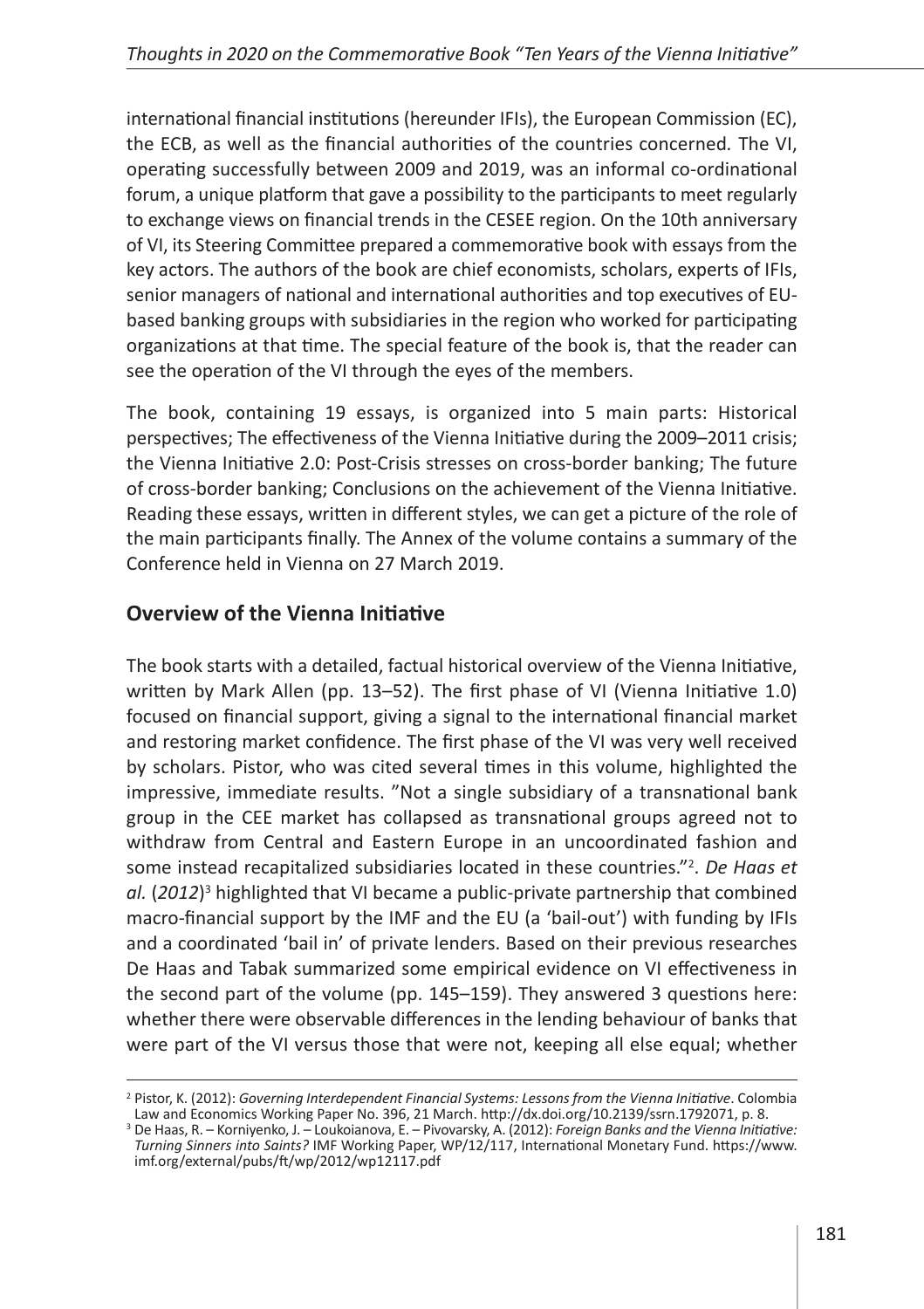for those multinational banks that were part of the VI, their lending differed in countries where they signed commitment letters; whether signing commitment letters led to negative spill-overs to other countries. They found that on average, subsidiaries of VI parent banks were growing faster than the subsidiaries of nonparticipant banks. Subsidiaries of parent banks that signed commitment letters were significantly more stable sources of credit than subsidiaries of banks that did not sign such letters in the same country. Moreover, they did not find evidence that VI banks withdrew from non-VI countries in order to maintain exposures to countries where they signed commitment letters.

In 2012, due to the euro crisis and the new regulatory requirements, the VI was relaunched as Vienna Initiative 2.0. The second phase of VI focused on avoiding disorderly deleveraging, stimulating credit growth, ensuring a framework to safeguard the financial stability of the region and providing advisory support to develop the financial system. The VI recognized the need to remove obstacles to the extension of bank credit. This led to two lines of activities: tackling nonperforming loans (NPL) and the use of guarantee schemes to support SME's access to finance. The VI also offered the participants the possibility of discussing various regulatory issues and setting up several working groups related to the EU's new measures to assist the region. The most important working groups were: The Basel III Implementation in Emerging Market, Non-Performing Loan in CESEE, the European Banking Union and Emerging Europe, SME Guarantee Schemes, Capital Market Union, as well as Financing Innovation and IFI financial products supporting investments in CESEE. The VI issued some publications semi-annually to monitor the lending activities of the banking sector in the region, such as NPL Monitor for the CESEE region produced by the European Bank for Reconstruction and Development (EBRD), CESEE Bank Lending Survey taken by European Investment Bank (EIB) as well as Deleveraging and Credit Monitor. In 2012, the VI structure became more formal. Now, the main informal decision-making body is the Full Forum; however, between the meetings of the Full Forum, a Steering Committee conducts the work of the Initiative and the Chairman of the Steering Committee coordinates all public statements. Operational support for the VI's work is provided principally by the EBRD.

"The overall risk level in the part of the European financial system addressed by the VI has undoubtedly decreased… More local savings have been mobilized and crossborder flows have been cut back to safer levels, but the net effect is most likely that financial access and opportunities for risk diversification have both become more limited in most countries in Central and Eastern Europe." (p. 65)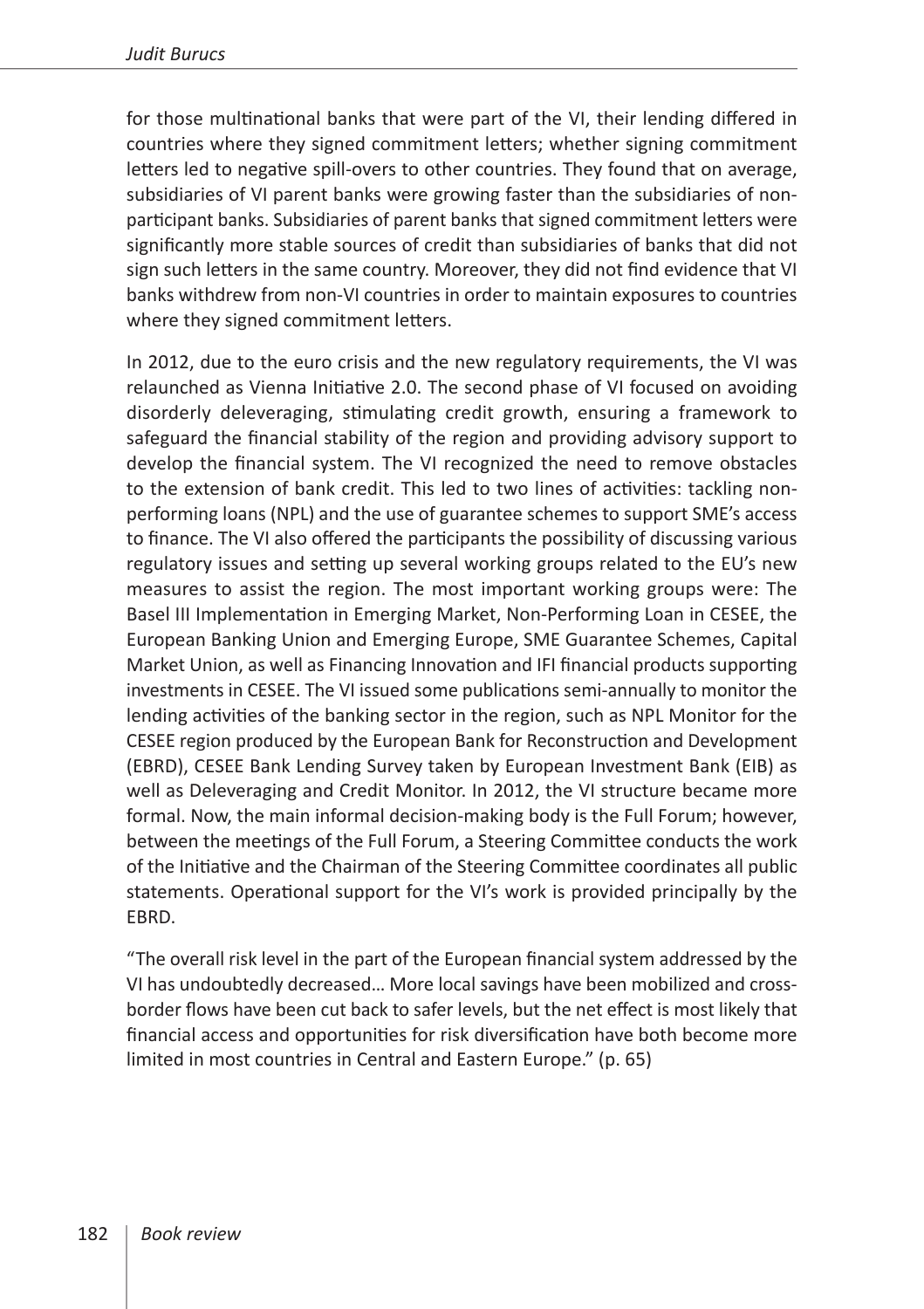## **The role of the "honest brokers"**

The main part of the volume reflects the opinion of the IFIs. The representatives of IFIs emphasized that their role was very important in the Vienna Initiative because they were seen as "honest brokers", able to use their reputation, convening power and to bring all relevant parties around the table. Being "non-interested parties" they were able to play a neutral and constructive role as well as collectively provide sizeable countercyclical funding. "It was the technical convening power of the IFIs that gave impetus to the process. This was the first time the IFIs worked together as a system, as indeed they should." (p. 371).

The volume did not highlight that VI was a good possibility for IFIs to come back to the Central-Eastern Europe region. They were planning to leave the region before the crisis, since these countries reached the "category of the advanced country" from their point of view and banks in the region were able to get funds at favorable market prices. They launched two Joint IFI Action Plans (JIFIAPs) in 2009 and in 2013 respectively. They invested EUR 75.7 billion in the region. JIFIAPs was beneficial for both parties as IFIs had the chance to invest into this region with relatively small risk and they also were able to sell their advisory services.

The EIB invested EUR 43.8 billion into the region. Their lending fulfilled the dual function of supporting both final beneficiaries – small to medium-sized enterprises (SMEs) or small infrastructure projects – and the region's banks. The World Bank Group (WBG) invested EUR 17 billion, the representatives of the World Bank emphasized that the unique way of cooperation within the WBG in the framework of the VI has been beneficial. Joint activities conducted by International Finance Cooperation and Multilateral Investment Guarantee Agency (MIGA) led to some jointly developed new products, including MIGA's bestselling "Capital Optimization Product", which creates synthetic capital for international banks having subsidiaries in sub-investment-grade emerging markets. The EBRD role in the VI is dominant; it manages the "co-ordinational organization", it also invested EUR 15.1 billion. IMF participated in macro-financial support, it invested EUR 31.2 billion in five countries.

One of the main obstacles to the extension of bank credit is the high level of NPL; for example, in the case of Albania it exceeded 20 per cent in 2014. The representatives of EBRD highlighted that there is a robust relation between high NPLs, weaker credit and GDP growth, with two-way causality. High NPLs can depress credit growth and ultimately job creation, which has a strong negative influence on the private sector. This causes a further increase in NPLs, potentially leading to a downward spiral. IFIs made a lot of effort to assist the region in NPL management. In line with the objectives of enhancing the transparency of restructuring frameworks and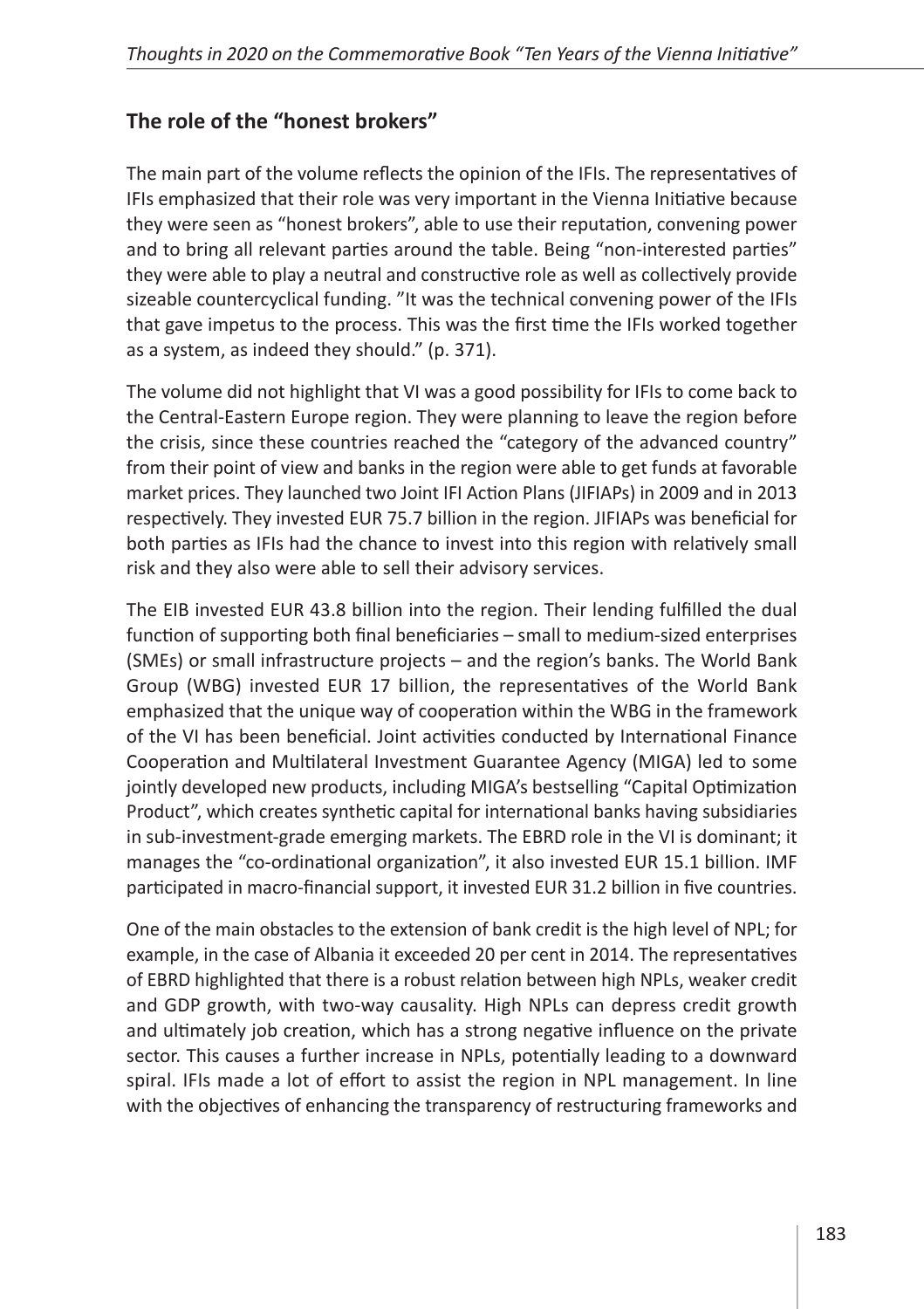disseminating knowledge, the website<sup>4</sup> of VI has become an industry reference. They also provided capacity buildings, technical assistance in the region. They also offered policy recommendations across three areas: enhancing prudential oversight, reforming debt enforcement regimes and insolvency frameworks and developing distressed debt markets. The published monitoring reports helped credibly inform markets at critical times. The website of the VI managed by EBRD contains the most important information now, more detailed information can be found on the website of EBRD and EIB.

The representatives of EIB emphasized that in this environment, the role of the VI is no longer crisis management; rather, establishing the link between the financial sector and the areas that are crucial for the region's economic development, such as financing innovation, the transition towards a green economy, digitalization, etc., are of the essence (p. 97).

#### **The Vienna Initiative from the Authorities' Point of View**

The representatives of the EC highlighted the challenges of the supervisory and regulatory changes since the crisis. The VI became a platform for formulating and sharing with key EU decision-makers the observations on supervision and resolution from the perspective of host countries while taking account of the specific situation of the banks operating in the region. These discussions led to the signature of a Memorandum of Understanding between the European Banking Authority and the Southeastern European countries. It was also a question, how banks in the region could fulfill their minimum requirement of own funds and eligible liabilities targets, given the small size of their capital markets.

As economies develop, the services provided by financial markets become comparatively more important than those provided by banks<sup>5</sup>. Consequently, the VI focused on supporting the development of the capital market in the CESEE region because they have a high catch-up potential given, especially after the Capital Market Union (CMU) Action Plan, adopted by the EC in 2015. CMU aims to mobilize capital in Europe and channel it to companies, including small and medium enterprises and infrastructure projects. The VI set up the Working Group on Capital Market Union, chaired by the EC, which reported that the Capital Markets in CESEE lag behind their EU peers in terms of liquidity and depth, as well as listed

<sup>&</sup>lt;sup>4</sup> <http://npl.vienna-initiative.com><br><sup>5</sup> Demirgüc-Kunt, A. – Feyen, E. – Levine, R. (2012): *The Evolving Importance of Banks and Securities Markets*. NBER Working Paper No. 18004. <http://doi.org/10.3386/w18004>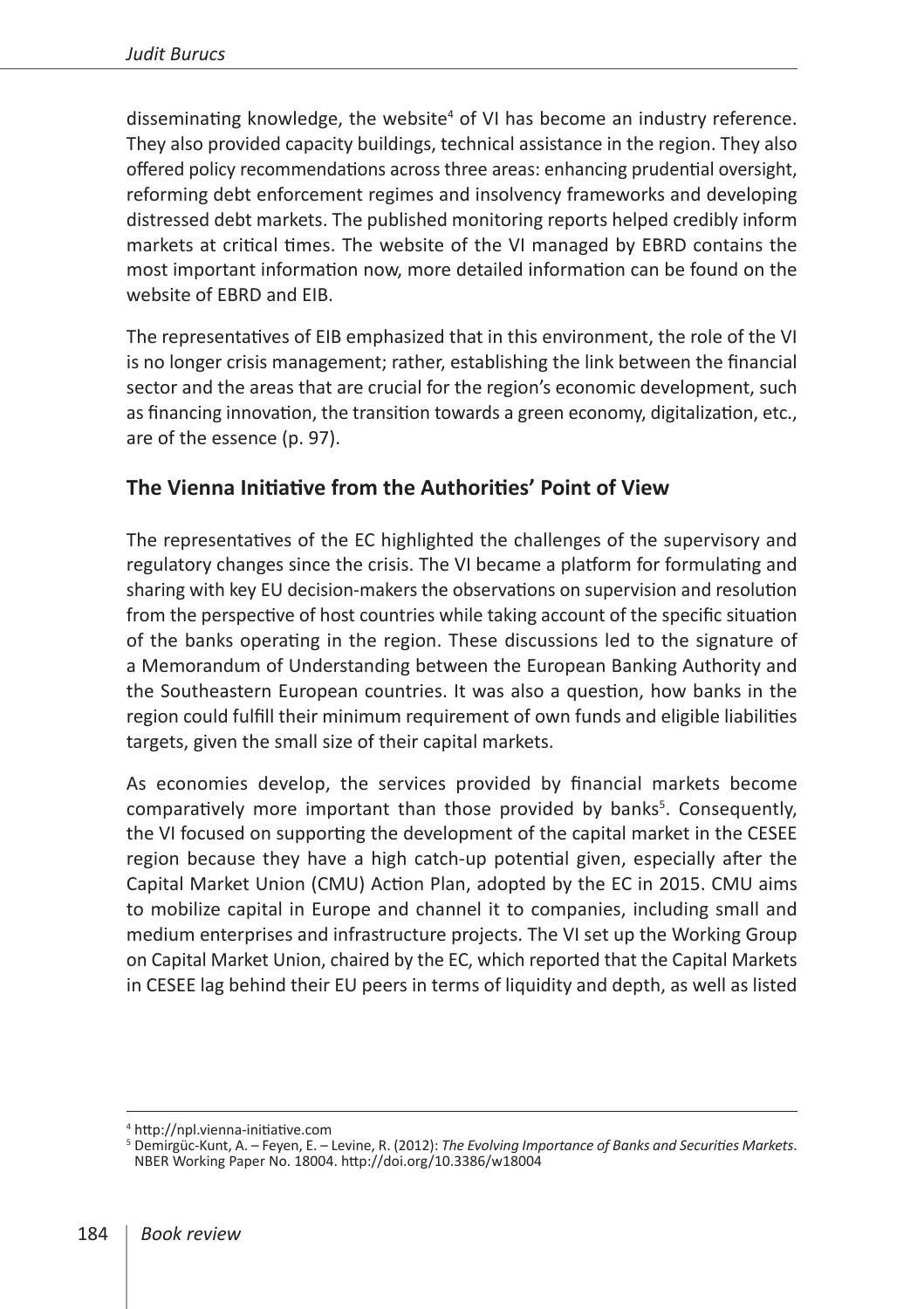policy actions on national, regional and EU level that should be taken to support the development of CESEE markets<sup>6</sup>.

The Chairman of the VI is the Governor of the Croatian National Bank, who emphasized the important historical role of the VI and its current and future relevance. The representatives of Hungarian, Macedonian and Albanian National Authorities gave a detailed explanation of the situation of their financial system at that time and of the impact of the VI on the banking sector in their countries. It was highlighted that the liquidity crisis hit Hungary, Romania, Serbia, Ukraine and Latvia hard, so they turned to the IMF and the EU for standby credit in 2008.

The subsidiaries of banking groups constituted a large share of the Albanian banking sector, however, at the consolidated level, these subsidiaries had very small shares on the balance sheets of the banking groups. The Governor of the Bank of Albania highlighted that the gradual deleveraging, and the ongoing process of EU banks selling, merging and acquiring, had resulted in a continuous shrinking of their market share against other foreign-owned banks and domestic banks. The authors from the Narodowy Bank Polski analyzed the structure of the financial sector. They argued that the small financial system does not foster economic growth because it does not provide sufficient resources for the economy. On the other hand, if financial development is too large, the positive effects on economic growth decline, while economic and financial volatility rises. It leads to a decrease in efficiency of investment, as it does not allocate financial resources to the most productive activities.

## **The Vienna Initiative from the point of view of EU-based banking groups**

There were three EU-based banking groups with several subsidiaries in the region (Raiffeisen International, Société Générale and the UniCredit) that shared their experience on the VI in this volume. The representatives of these banking groups highlighted that the money market started to dry up in 2009. They realized that no official platform existed where regulators of Western and Eastern European countries could informally exchange their views, let alone talk about coordinating or jointly designing important measures. The representative of Société Générale analyzed the role of the FX denominated loans in CESEE. Swiss franc loans were very risky, as was illustrated in 2015 when the Swiss unpegged the franc from the euro. The representatives of Raiffeisen International summarized the doubts of some observers related to the success of the VI. The VI was "international institutional pressure on private sector banks that helped resolve the apparent collective action

<sup>6</sup> EBCI WG (2018): *Report by the Working Group on Capital Markets Union*. [http://vienna-initiative.com/](http://vienna-initiative.com/resources/themes/vienna/wp-content/uploads/2018/03/VI-CMU-Working-Group-Final-Report-March-2018.pdf) [resources/themes/vienna/wp-content/uploads/2018/03/VI-CMU-Working-Group-Final-Report-March-2018.](http://vienna-initiative.com/resources/themes/vienna/wp-content/uploads/2018/03/VI-CMU-Working-Group-Final-Report-March-2018.pdf) [pdf.](http://vienna-initiative.com/resources/themes/vienna/wp-content/uploads/2018/03/VI-CMU-Working-Group-Final-Report-March-2018.pdf) Downloaded: 15 December 2020.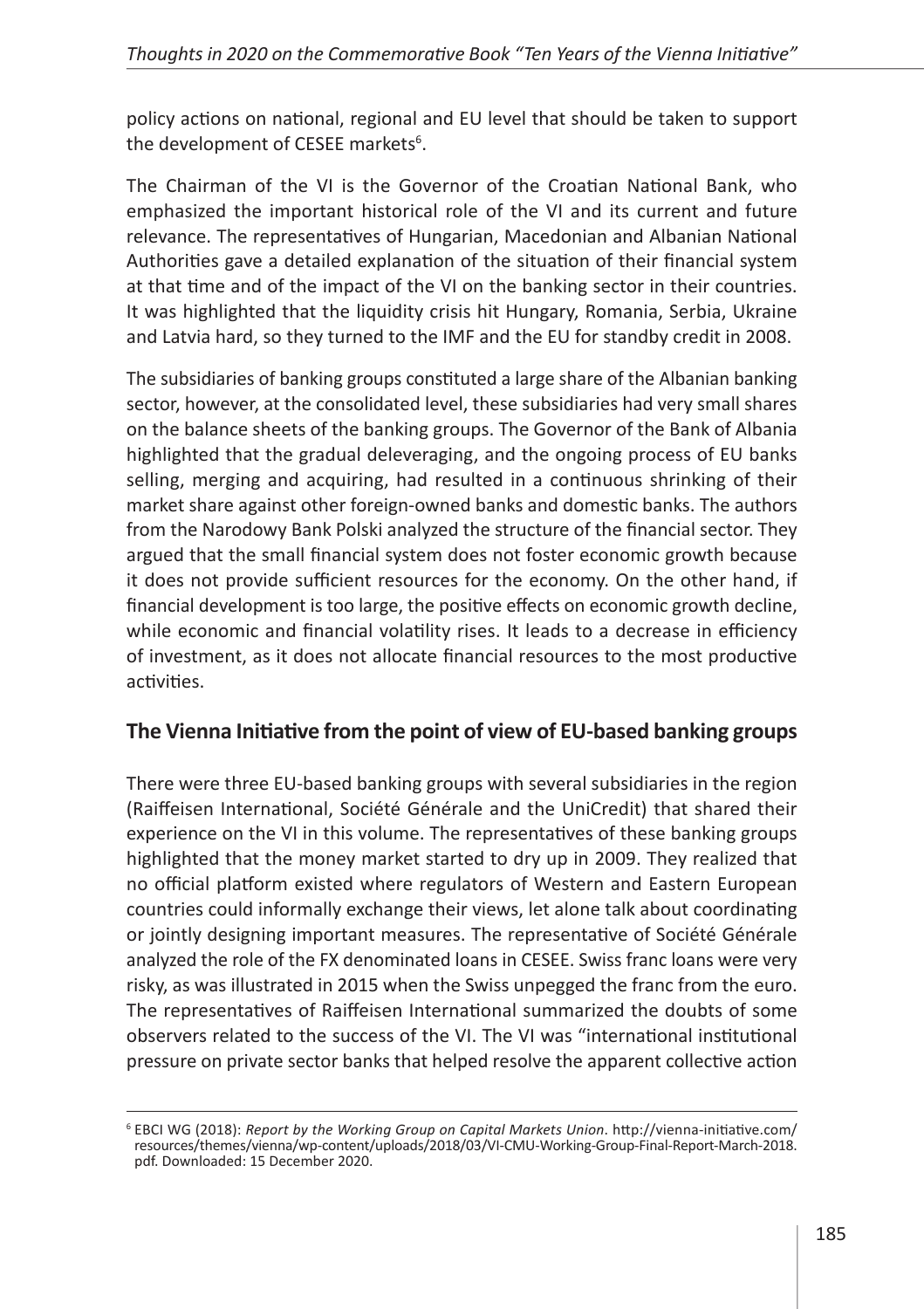problem by compelling the largest banks to stay – with commitment letters by banks, IMF stabilization and open communication among stakeholders." (p. 349)

Maintaining exposure in the CESEE market was a good decision of the banking group, because the net interest margin is still higher in these countries. In the case of the Erste Group, 70 per cent<sup>7</sup> of the net interest income of the Group was from this region in 2018. There is a continuous shrinking of EU based banking group's market share against other foreign-owned banks and domestic banks, because the banking groups with a small market share were not economies of scale. The Volksbank sold their subsidiaries to the Russian Sberbank in 2012, and the Société Générale Group sold their subsidiaries to the Hungarian OTP group in 2019.

#### **The Success of the Vienna Initiative Mechanism**

The representatives of the EC outlined the success of the VI mechanism, which was based on the mixture of the cooperative approach, bilateral and general commitment letters by EU parent banks, involvement of European institutions and the institutional/governance setting of a banking group creating a strong link between parent banks and their subsidiaries. They compared VI and Nordic Baltic cooperation, on which the Vienna Initiative was modeled. They highlighted that the financial integration in the Nordic-Baltic region had been more advanced. Six financial groups dominated the markets of Denmark, Sweden, Norway, Finland, Estonia, Latvia and Lithuania. These banking groups' foreign exposure to the countries in the region played a major role in their balance sheets, but the EU based banking group's market share was not relevant in the CESEE countries. The legal status of the Nordic-Baltic is semi-formal and the VI is informal. In the case of VI, the informal organisation is open, and everybody can be invited<sup>8</sup>.

This unique cooperative approach is one reason that the VI mechanism could not work properly in other circumstances. Nagy-Mohácsi emphasized at the anniversary conference that in the case of Ukraine, an attempt to use VI mechanisms foundered because, in the absence of a strong host country adjustment program, it was impossible to get bank commitment. In the case of Greece, the approach was not that of the VI – there was no collective treatment of the banks, nor was peer pressure applied<sup>9</sup>.

<sup>7</sup> Erste Group Annual Report 2018

<sup>8</sup> pp. 313–328.

 $9$  p. 372.